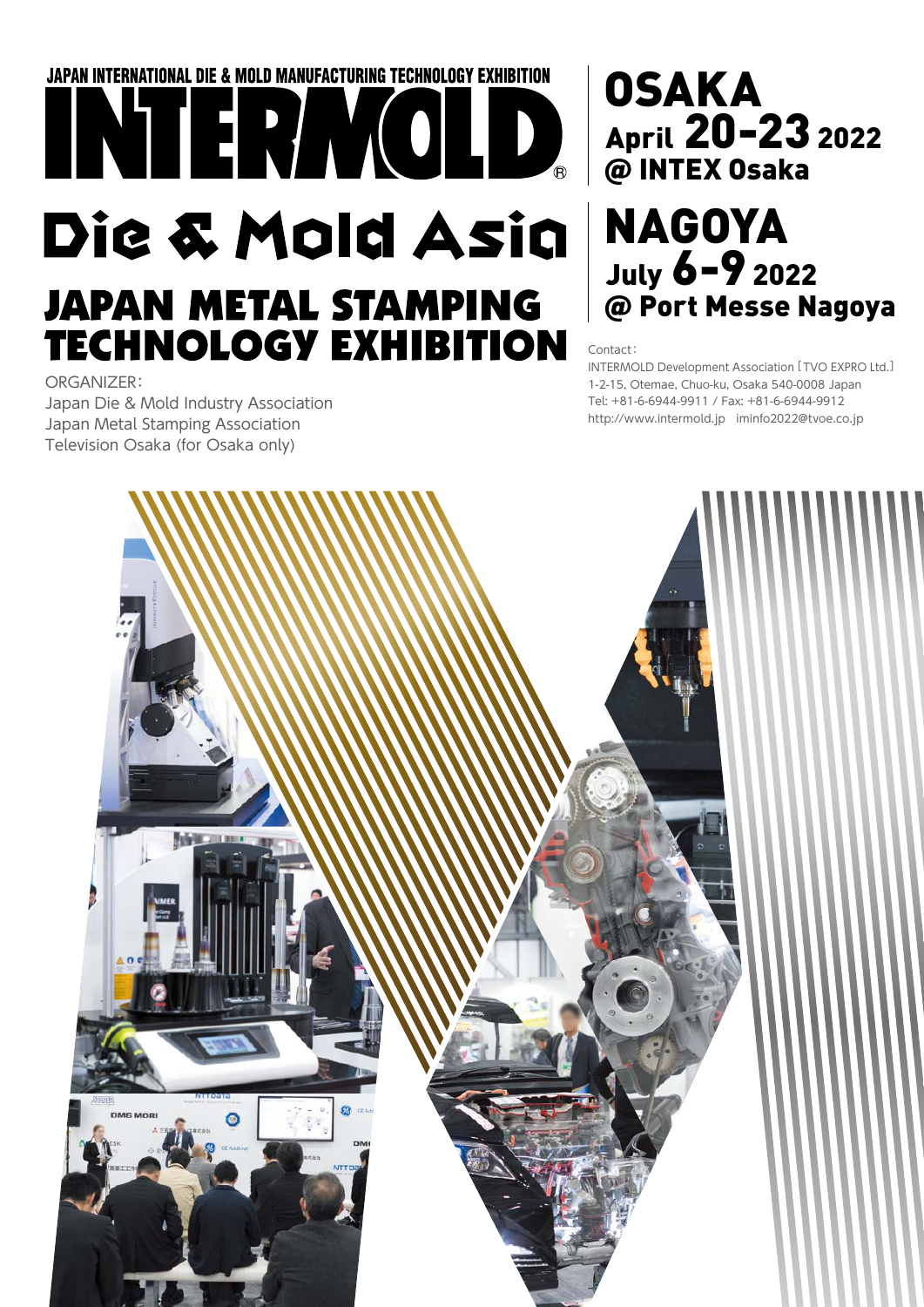

Auto Parts Manufacturing



Heat/Surface Treatment Fair

Aero Parts Manufacturing Technology Fair



**Factory** Solution Fair

Technology Fair

Forging Technology Fair

Precision Surface Finishing Technology Fair

## ALL THE STEPS OF MANUFACTURING STARTING FROM THE MOLD MANUFACTURING.

INTERMOLD has been leading Japanese mold industry more than 30 years as only one exhibition to showcase state-of-the-art mold technology in Japan. Nowadays the manufacturing industry is globalized. We need a platform to offer companies with a global competitive advantage can deliver the latest technology and information, and execute active business communication.

INTERMOLD is making an aggressive approach to automotive parts, aircraft parts and electronics industries which work closely with molding industry.

The show covers parts manufacturing and surface treatment as well as highlighting additive manufacturing and 3D printers as a Special Theme to promote a new business matching between exhibitors to visitors.

We believe you can get a lot of business opportunities with this comprehensive business platform which offers contacts to all the steps of manufacturing starting from the mold manufacturing.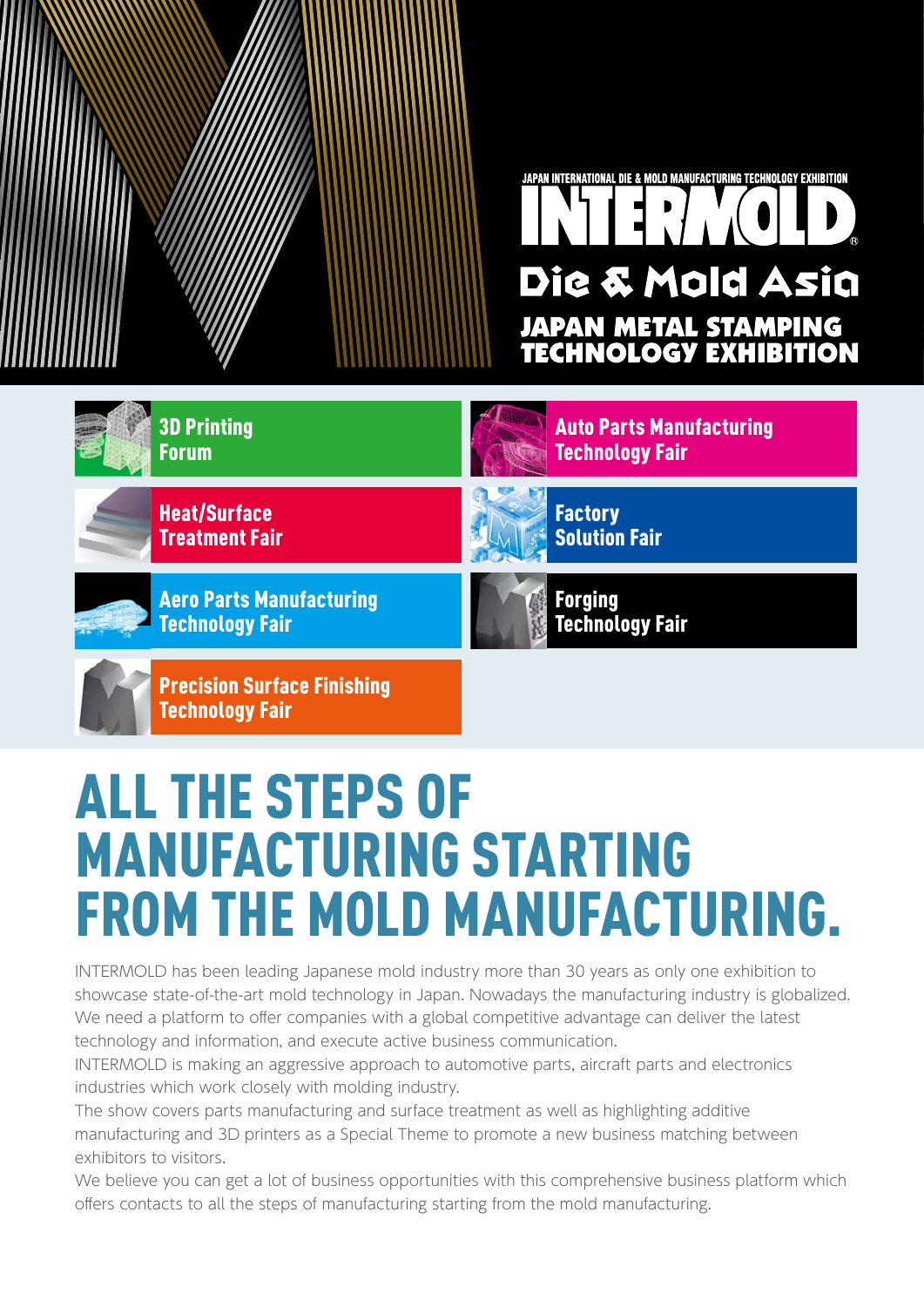

# "ORIGIN OF MANUFACTURING"

"The Machine Parts and Tooling Industries that support the development of core industry" We propose consistent solutions from the latest mold technology to metal stamping technology.

## **"Maximize of the exhibition effect at the trade fair."**

### **ONLINE Exhibition Project**

- ・ Although various sales activities have been restricted due to COVID-19 pandemic, we will disseminate information and collect data from involved parties by holding an online trade fair or any activity online.
- ・ Holding special lectures and technical seminars online.
- ・ Attract new customers by holding pre-events.

## **"Continuous announcement of trade fairs"**

### **Collaboration with exhibitors (exhibitor's own events)**

- ・ We will archive exhibition information as useful content and disseminate information before and after the exhibition period, aiming for continuous exhibition effects.
- ・ In order not to make the exhibition as an event only during the show period, we will cooperate with the exhibitor's own events such as private shows, technical seminars or factory tours. Please consult with the secretariat.

## **"Catch the industry demands"**

- $\cdot$  The exhibition which will be held in April at the beginning of the year will be positioned as the start planning of the exhibition, and will be linked with the subsequent plans to aim for synergistic effects.
- ・ Nagoya, Gifu and Mie are the congested areas of material industries, and the center of automobile industries. Exhibitors can appeal the parts or material technology to Tier 1, 2 and 3 companies. Visitors are not only from these 3 area but also from the neighboring region. That is the unique point of the show in Nagoya.



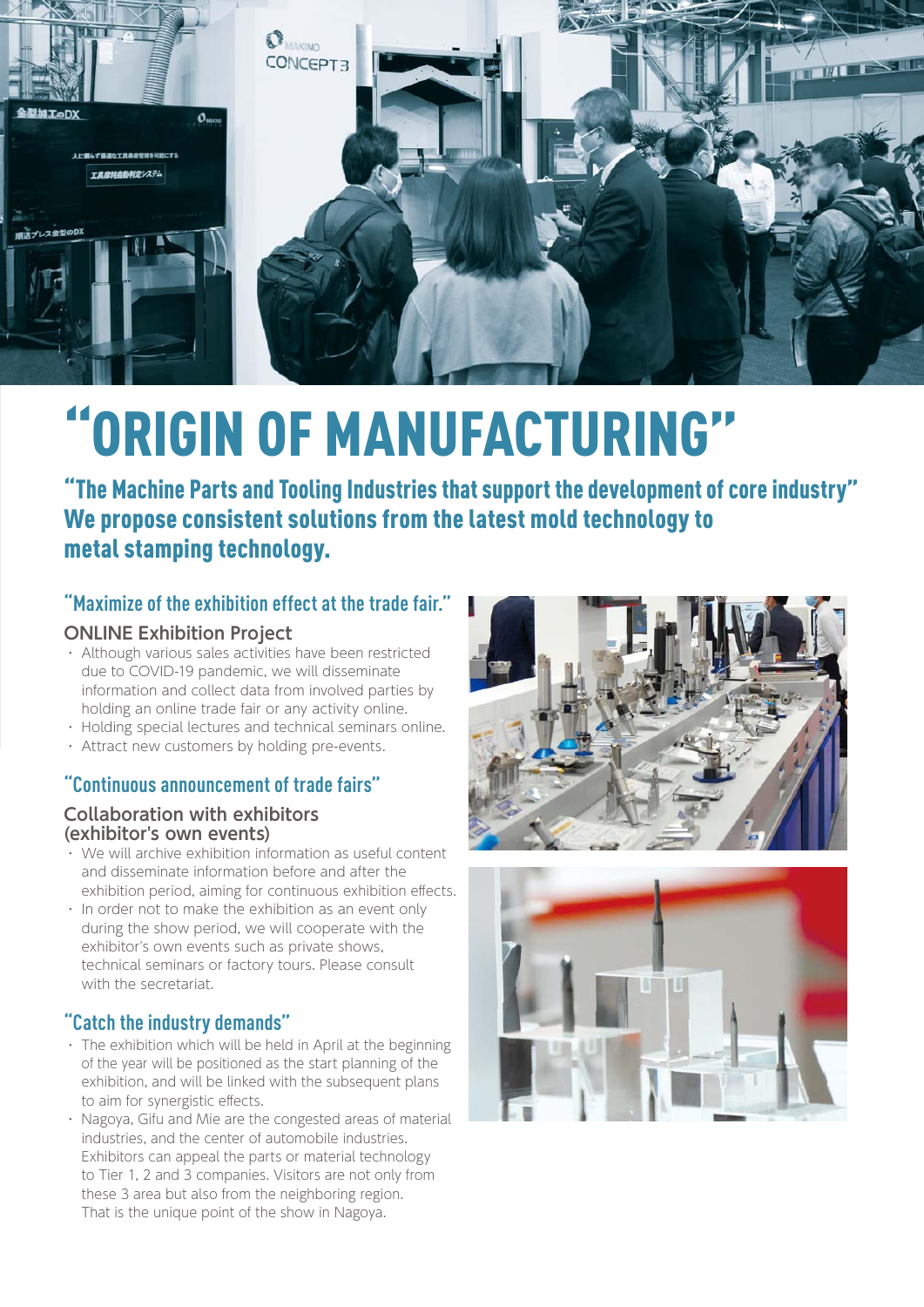

## BUSINESS SEMINARS/BUSINESS MEETING PROGRAMS

Various business seminars have been arranged in INTERMOLD. We invite foreign participants / associations who are interested in organizing their own business meeting to meet with our exhibitors includes the member of Japan Die and Mold Industry Association and Japan Metal Stamping Association or visitors.



## PREVIOUS RECORDS

- •Business Seminar by Tool Manufacturer's Association of Turkey(UKUB)
- •Invitation of overseas buyers and Business Meeting by JETRO(Japan External Trade Organization)
- •Business Seminar by Embassy of the Republic of Turkey and Tool Manufacturers' Association of Turkey(UKUB)
- •Business Meeting by Ministry of industry of the Republic of Indonesia
- •Business Meeting by Indonesian Mold & Dies Industry Association
- •Business Meeting by Brazilian National Die & Tooling Association(ABINFER)
- •The Overseas Human Resources and Industry Development Association(HIDA)
- •Special presentations and showcase by Mesago Messe Frankfurt and INTERMOLD(formnext Pavilion), etc.

## BUSINESS SEMINARS

Many kinds of seminar by exhibitors, related associations in Japan or overseas will be held during the show period. You can have your own presentation of new product release, business solution, manufacturing industry on your country, investment seminar, and etc.

ONLINE seminars are also welcomed. You provide any technical seminar in ONLINE exhibition before or after the exhibition period. Please consult with the secretariat.



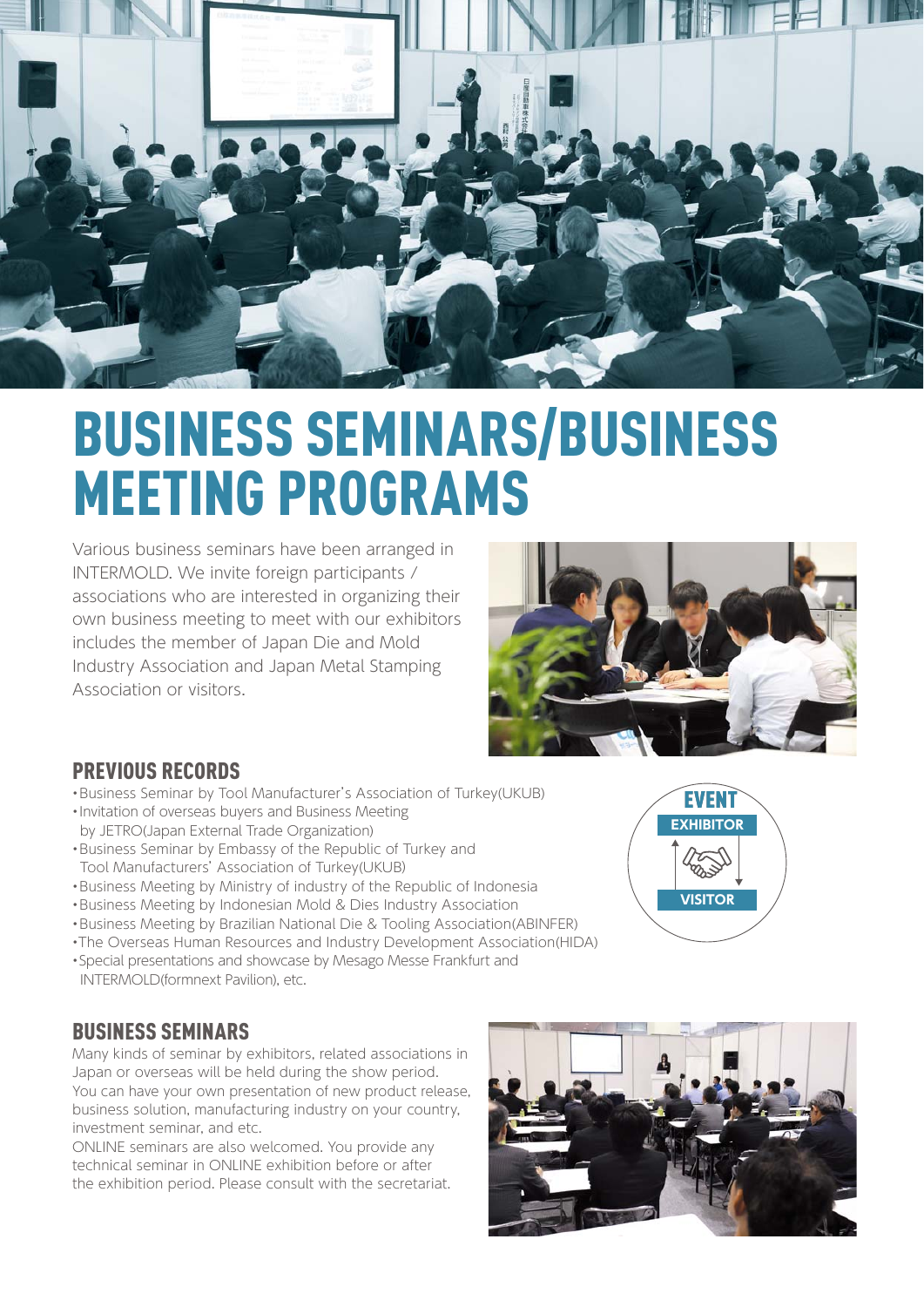# EXHIBITOR

2020 the show in Osaka and Nagoya were canceled due to COVID-19 crisis.

## THE VIEWS OF EXHIBITORS





## NAGOYA (2019) 376 exhibitors / 676 booths (overseas exhibitor 41 / 69 booths)



## **CATEGORY INTERMOLD**

The exhibition that metal stamping manufacturers and machine makers present their state of the art metal working technology with: •Metal Machine Tools •Metal Forming •Machines •Grinding Machines •Molding System & Related Apparatuses •Mold Bases •Die & Mold Materials •Die & Mold Working Systems •High Speed Steels •Cemented Carbide Tools & Diamond Tools •Grinding Wheel & Abrasives •Precision Measuring, Optical Measuring Machine & Instruments •A trial Production, Modeling, Additive Manufacturing •CAD/CAM/CAE Systems •Rapid Prototyping •Robots, Automation •Ultra High Precision Manufacturing Technology •Design and Modeling Service Bureau •FA Related Apparatuses •Technical Literatures & Data concerned with Die, Mold & Metal Working •Machine Accessory •Various Oil, Chemical Products •Various organizations & research organizations.

## **Die & Mold Asia**

The exhibition that metal stamping manufacturers and machine makers present their state of the art metal working technology with: •Molds •Mold Materials •Mold Components •Formed Products •Other Related Products and Technology

## **Japan Metal Stamping Technology**

The exhibition that metal stamping manufacturers and machine makers present their state of the art metal working technology with: •Metal Stamping Technology •Press Forming Machines •Servo Press Machines •Transfer Press Machines •Forging Press Machines •Accessories & Tools for Forming Machines

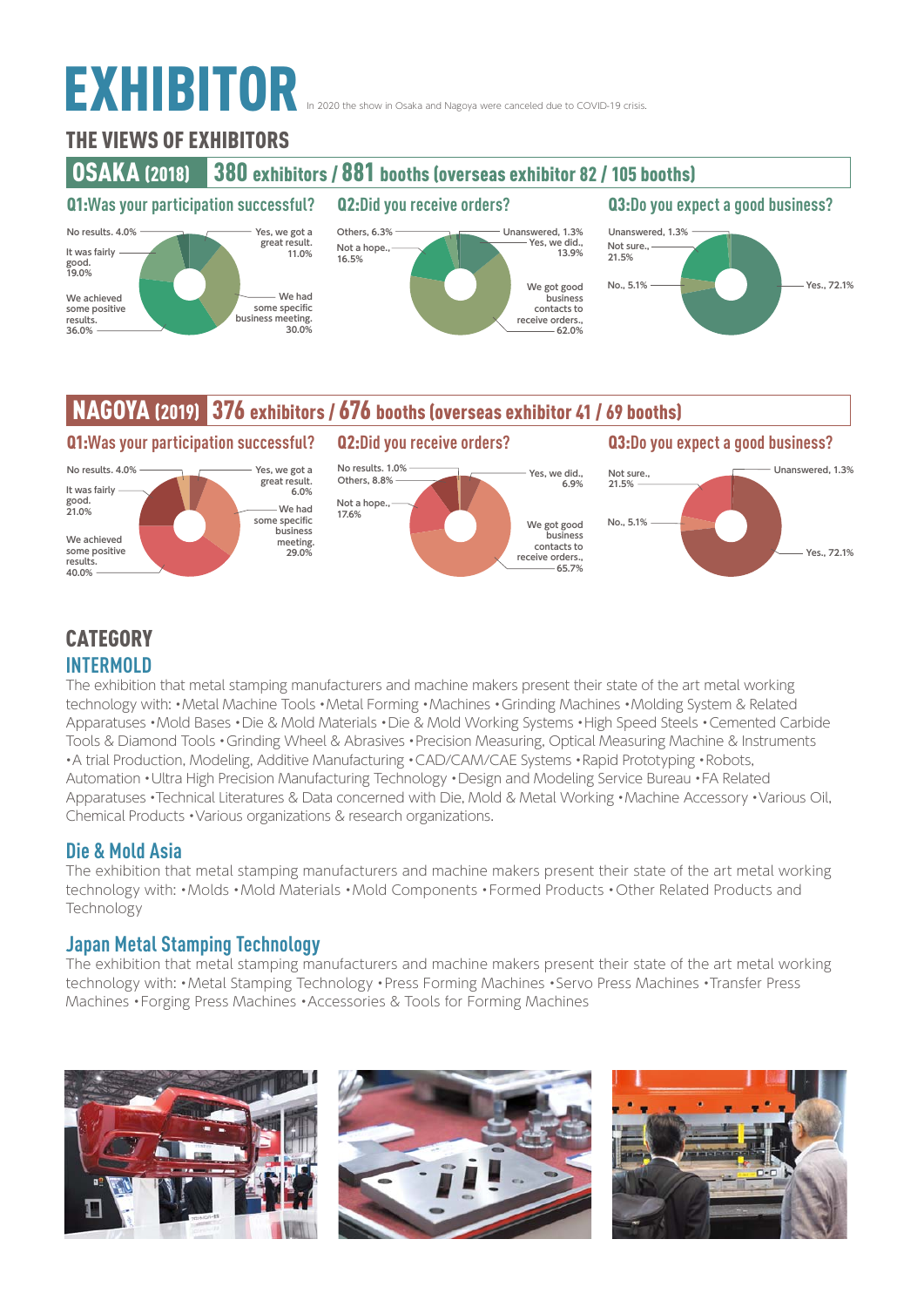# VISITOR

## **OSAKA (2018)** 44,179 visitors



## **JAPAN METAL STAMPING**



## **NAGOYA (2019)** 40,171 visitors



Japanese manufacturers, including Automobile, Home Electric, Electric / IT device, Aircraft, Energy are seeking for the high-end manufacturing technology such as high performance, high quality components and products, and lower cost in order to enhance their international competitive strength in the global market.

## REASONS WHY THEY ATTEND

- •Collecting information for replacement of equipment / product purchasing •Seeing for new business partners
- •Researching the latest products •Researching industry trends •Researching information of competitors
- •Determine purchasing of equipment / Products
- 
- 

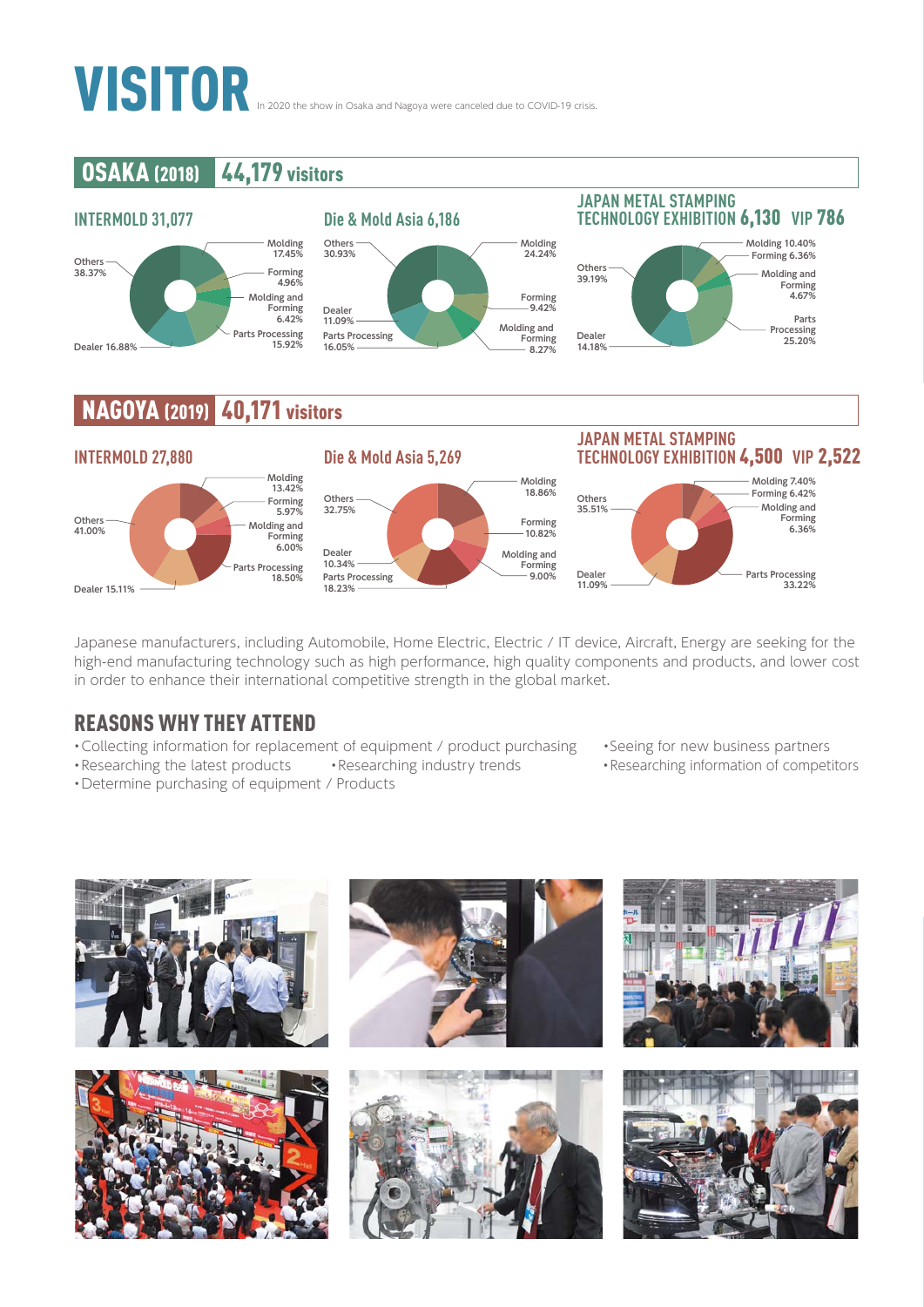# OUTLINE OSAKA

## TITLE

INTERMOLD OSAKA (2022) Die & Mold Asia OSAKA (2022) Japan Metal Stamping Technology OSAKA (2022)

## PERIOD & HOURS

April 20 (Wed.) - 23 (Sat.), 2021 April 20-22 10:00a.m. - 5:00p.m. April 23 10:00a.m. - 4:00p.m.

## VENUE

INTEX OSAKA 1-5-102, Nanko-Kita, Suminoe-ku, Osaka, 559-0034

BOOTH RENTAL CHARGE \*Consumption tax 10% is included in all prices.

## **A : Basic Type JPY407,000/9sqm (raw space only)**

Exhibitors will have to order the booth construction company for the booth construction by themselves. If exhibitors need some help for that, please consult with the secretariat.

## **B : Shell Scheme Type JPY486,200/9sqm**

Shell Scheme type including wall panels (Back, Side), carpeted floor space, two fluorescent lights, two spot lights, one outlet (100v/300w), one fascia board with the company name, one information table with a folding chair, electric wiring charge (1kw), electricity usage charge (1kw).

\*Electricity usage charge (Up to 1kw) is included.<br> In case electricity usage is over 1kw, the exhibitor is charged extra.<br>\*Only 1 company name board, 1 information desk and 1 folding chair will be utilized regardless of the number of booked booths.

#### **C : First Time Package JPY517,000/9sqm \*Exhibitor who participates in INTERMOLD "first time from overseas"can select this booth type.**

First Time Package including wall panels (Back, Side), carpeted floor space, two fluorescent lights, two spot lights, one outlet (100v/300w), one fascia board with the company name, one glass showcase, one meeting set, a wastebasket, a brochure stand, electric wiring charge (1kw), electricity usage charge (1kw).

The secure color for capper, a rascia board and 2 partes or watis.<br>
"Electricity usage is over 1kw,<br>
the exhibitor is charged extra. [Instead of the exhibitor is charged extra.<br>
"Only 1 company name board and 1 meeting set \*You can select color for carpet, a fascia board and 2 panels of walls.

\*Application is accepting at http://intermold.jp/english

## OTHER COST

#### One or two booth(s) applicants are charged JPY55,000 as a corner **Corner Booth Charge JPY55,000**

One or two booth(s) applicants are charged JPY55,000 as a corner booth request. Three booths and more applicants are excluded.

#### **Early Bird Discount<1> 20% of the booth rental charge** Exhibitor who applied for INTERMOLD NAGOYA before the end of

Exhibitor who applied for INTERMOLD OSAKA before the end of August can get this discount. \*This discount can not be combined with other discounts.

booth request. Three booths and more applicants are excluded.

**Early Bird Discount<2> JPY33,000/booth**<br>Exhibitor who applied between September 1st to October 31st **Exhibitor who applied** can get this discount.

Socket

3m

3m

Company Name Board

Socket

\*Carpeted floor Meeting Se

Glass Showcase

\*Carpeted floor

Folding Chair

Exhibitor who applied between November 1st to December 31st can get this discount.

\*This discount can not be combined with other discounts.

### **2021Tokyo 10% of the booth rental charge**

Exhibitors who participated in INTERMOLD TOKYO 2021 can get this discount. Exhibitors who participated in INTERMOLD TOKYO 2021 can get this discount. This disount can be combined with Early bird discount <2> only.

APPLICATION DEADLINE

This disount can be combined with Early bird discount <2> only.

## TITLE

INTERMOLD NAGOYA (2022) Die & Mold Asia NAGOYA (2022) Japan Metal Stamping Technology NAGOYA (2022)

## PERIOD & HOURS

July 6 (Wed.) - 9 (Sat.), 2022 July 6-8 10:00a.m. - 5:00p.m. July 9 10:00a.m. - 4:00p.m.

NAGOYA

## VENUE

PORT MESSE NAGOYA 2-2 Kinjo-futo, Minato-ku, Nagoya, 455-0848





October can get this discount.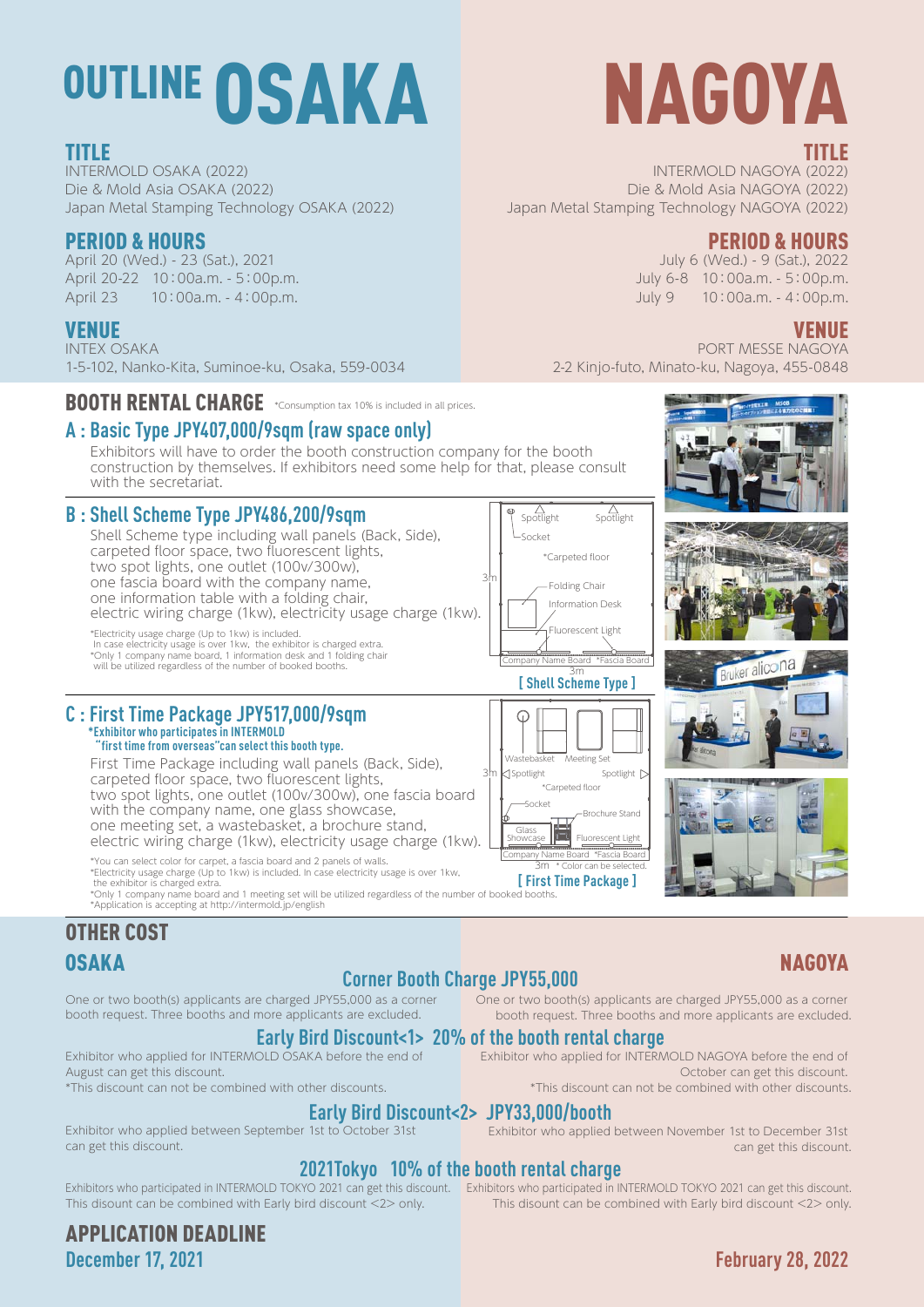3,000W x 3,000D x 2,700H (m/m)

\*This is the minimum unit to be accepted as a regular booth. The booking will be accepted on a booth unit basis. If booking for more than 4 regular booths (36 sq.m.) the exhibitor can choose either double line combination or single line combination. For 36 sq.m. booking : the secretariat can arrange both 6m x 6m, double line or 3m x 12m, single line according to the request by the exhibitor.

If you have any inquiry about the booth size, please consult with the secretariat.

#### 2. BOOTH RENTAL CHARGE All cost are included consumption tax. **Basic Type (Raw Space Only)** JPY407,000/Booth

Exhibitors will have to order the booth construction company for the booth construction by themselves. If exhibitors need some help for that, please consult with the secretariat.

**Shell Scheme Type** JPY486,200/Booth

Shell Scheme type including wall panels (Back, Side), carpeted floor space, two fluorescent lights, two spot lights, one outlet (100v/300w), one fascia board with the company name, one information desk with a folding chair, electric wiring charge (1kw), electricity usage charge (1kw).

\*Electricity charge (Up to 1kw) is included.

In case electricity usage is over 1kw, the exhibitor is charged extra. \*Only 1 company name board, 1 information desk and 1 folding chair will be utilized

regardless of the number of booked booths. \*Consumption tax 10% is included in above price.

#### **First Time Package** JPY517,000/Booth

Exhibitor who participates in INTERMOLD "first time from overseas" can select this booth type.

First Time Package including wall panels (Back, Side), carpeted floor space, two fluorescent lights, two spot lights, one outlet (100v/300w), one fascia board with the company name, one glass showcase, one meeting set, a wastebasket, a brochure stand, electric wiring charge (1kw), electricity usage charge (1kw).

\*You can select color for carpet, a fascia board and 2 panels of walls.

\*Electricity usage charge (Up to 1kw) is included. In case electricity usage is over

1kw, the exhibitor is charged extra. \*Only 1 company name board and 1 meeting set will be utilized regardless of the number of booked booths.

\*Consumption tax 10% is included in above price.

**Corner Booth Charge JPY55,000** 

One or two booth(s) applicants are charged JPY55,000 as a corner booth request. Three booth and more applicants are excluded.

#### **Discount**

◆ **Early Bird Discount<1> 20% of the booth rental charge**

Exhibitor who applied for INTERMOLD OSAKA before the end of August can get this discount. \*This discount can not be combined with other discounts.

◆ **Early Bird Discount<2> JPY33,000/booth**<br>Exhibitor who applied between September 1st to October 31st can get this discount. ◆ **2021Tokyo 10% of the booth rental charge**

Exhibitors who participated in INTERMOLD TOKYO 2021 can get this discount. This disount can be combined with Early bird discount <2> only.

#### 3. OTHER COSTS

Exhibitors must bear all expenses that are needed for their promotion in the show other than booth rental charges such as booth building cost, electricity, compressed air, rental furniture, travel, accommodation, catalogues, and so on. Exhibitors who booked Shell Scheme booth can save some booth building cost. Normally it depends on how many additional things exhibitors order. If you need further information about the cost, please contact the secretariat.

#### 4. POLICY FOR APPLICATION & CANCELLATION

Anyone who tries to reserve exhibit space must submit the complete application form via through website or email. After the secretariat received it, the exhibit space will be secured for the exhibitor. The exhibitor must also be financially responsible for the reserved space. Payment must be completed within 30 (thirty) days after the secretariat issues an invoice.The exhibitor who apply for the show at the first time must pay the Booth Rental Charge within 14 (fourteen) days after the secretariat issues an invoice.

If the exhibitor tries to cancel all or part of the booked space, the exhibitor must inform the secretariat in writing.

The date the secretariat receives the letter of cancellation is considered as the official date of cancellation. After the application deadline, the exhibitor will be responsible for all or part of the cost for the space contract. The exhibitor must pay the cancellation charge in accordance with the following scale.

| Period in which cancellation notice is accepted | <b>Cancellation Charge</b>        |
|-------------------------------------------------|-----------------------------------|
| September 1, 2021 - December 17, 2021           | 10% of Total Booth Rental Charge  |
| December 18, 2021 - January 7, 2022             | 50% of Total Booth Rental Charge  |
| January 8, 2022 - January 31, 2022              | 75% of Total Booth Rental Charge  |
| After February 1, 2022                          | 100% of Total Booth Rental Charge |

Note : The secretariat will not accept any tentative reservation for exhibit space. Submission of the complete application form is considered as an official space reservation.

**INTERMOLD Development Association <TVO EXPRO Ltd.>** Tel:+81-6-6944-9911 Fax:+81-6-6944-9912 E-mail iminfo2022@tvoe.co.jp

#### 5. PAYMENT METHODS

The secretariat will issue an invoice after processing the complete application form sent by the exhibitor. The exhibitor must make the necessary arrangement of payment within 30 (thirty) days after the date of the invoice issuance. (The new exhibitor must make the necessary arrangement of payment within 14 (fourteen) days after the date of the invoice issuance.)

\*Application will be turned down if the secretariat has determined that the exhibits don't fit in the contents of the exhibition, when the space is fully booked, or the payment is not completed appropriately.

 \*Payment must be made by bank transfer in Japanese Yen at the time of the application. \*Bank transfer charge both side in your country and in Japan should be paid by the applicant

\*Please note that the secretariat will not accept credit cards, checks, and money orders.<br>\*The booking with unpaid all or the part of booth rental charge will automatically be<br>cancelled by the secretariat 30 (thirty) days must be aware that the secretariat and the organizer do not accept any complaints about the damage occurred by this rule.

### 6. BOOKING PROCEDURE

- 1. Please apply from our website.
- 2. After the secretariat has approved, you will receive a confirmation email.
- 3. The secretariat will issue you an invoice.
- 4. You are requested to pay the full amount of the booth rental charges within 30 (thirty) days after the invoice issuance to secure your booking. (See "Payment Methods" for detail)

5. Your booth reservation has been completed.

#### **For the New Exhibitor**

1. Please apply from our website.

2. The secretariat will issue you an invoice.

 3. You are requested to pay the full amount of the booth rental charges within 14 (fourteen) days after the invoice issuance to secure your booking. (See

"Payment Methods" for detail)

 4. After the secretariat confirms your payment, you will receive a confirmation email. 5. Your booth reservation has been completed.

### 7. POST BOOKING PROCEDURE

#### ◆ FLOOR PLAN

The Floor Plan is arranged by the secretariat after the deadline of the application process. It takes a certain amount of time to be checked by several government officials. The exhibitors will be informed after these procedures finish. \*The secretariat reserves all rights regarding the floor plan, and no complaints about it will be accepted.

#### ◆ EXHIBITOR'S PACKET

Exhibitor's Packet that includes Exhibitor's Manual, Application Forms for the exhibition preparation, Badges and so on, will be provided to exhibitors around February, 2022. All exhibitors must check everything in the packet and go over the manual carefully. Exhibitors are responsible for doing the preparation promptly and properly within the deadlines designated on the manual.

\*The secretariat will not be responsible for any disadvantage that may arise from the failure of doing the preparation of exhibitors.

#### 8. CHANGE/CANCELLATION OF THE EXHIBITION

Due to a natural disaster, force majeure, etc., the organizer may be forced to cancel or suspend the exhibit. In such a situation, the organizer/the secretariat will refund a part of the exhibit fee to the exhibitors after deducting the preparatory expenses and cancellation fees for the venue. In such an instance, the organizer/the secretariat cannot be responsible for the exhibitors' cost and losses.

#### (1) Any change of show date or venue

Applicants cannot cancel the application due to the change date or venue.

**(2) The refund of booth rental charge**<br>When organizers cancel the show before or in the show period, the exhibitor receives a refund according to the following chart. The bank transfer charge for the refund should be paid by exhibitors

In case the show period is changed, the organizer makes the revised refund chart.

| Before Dec. 31, 2021         | All of booth rental charge       |
|------------------------------|----------------------------------|
| Jan. 1, 2022 - Jan. 31, 2022 | 65% of total booth rental charge |
| Feb. 1, 2022 - Feb. 28, 2022 | 50% of total booth rental charge |
| Mar. 1, 2022 - Mar. 31, 2022 | 35% of total booth rental charge |
| Apr. 1, 2022 - Apr. 16, 2022 | 25% of total booth rental charge |
| After Apr. 17, 2022          | No refund                        |

#### (3) Accidental force

War, riot, rebellion, civil war, terrorism, fire disaster, burst, flood, property loss, malicious damage, strike, controlled-access, the badness of the weather, third-party suspension, national defense, public health threat, suspension or control by government or local government and others that organizer cannot control.

#### 9. IMMIGRATION PROCEDURES TO ENTER JAPAN

 If you are required immigration procedures to enter Japan to attend this exhibition, you shall go through immigration at your responsibility, and the organizer shall not take any responsibility for all procedures including immigration and expenses. Also, when you cancel the exhibition because you cannot enter Japan for any reason, you must pay the cancellation fee to the organizer according to the prescribed cancellation charge in the regulation.